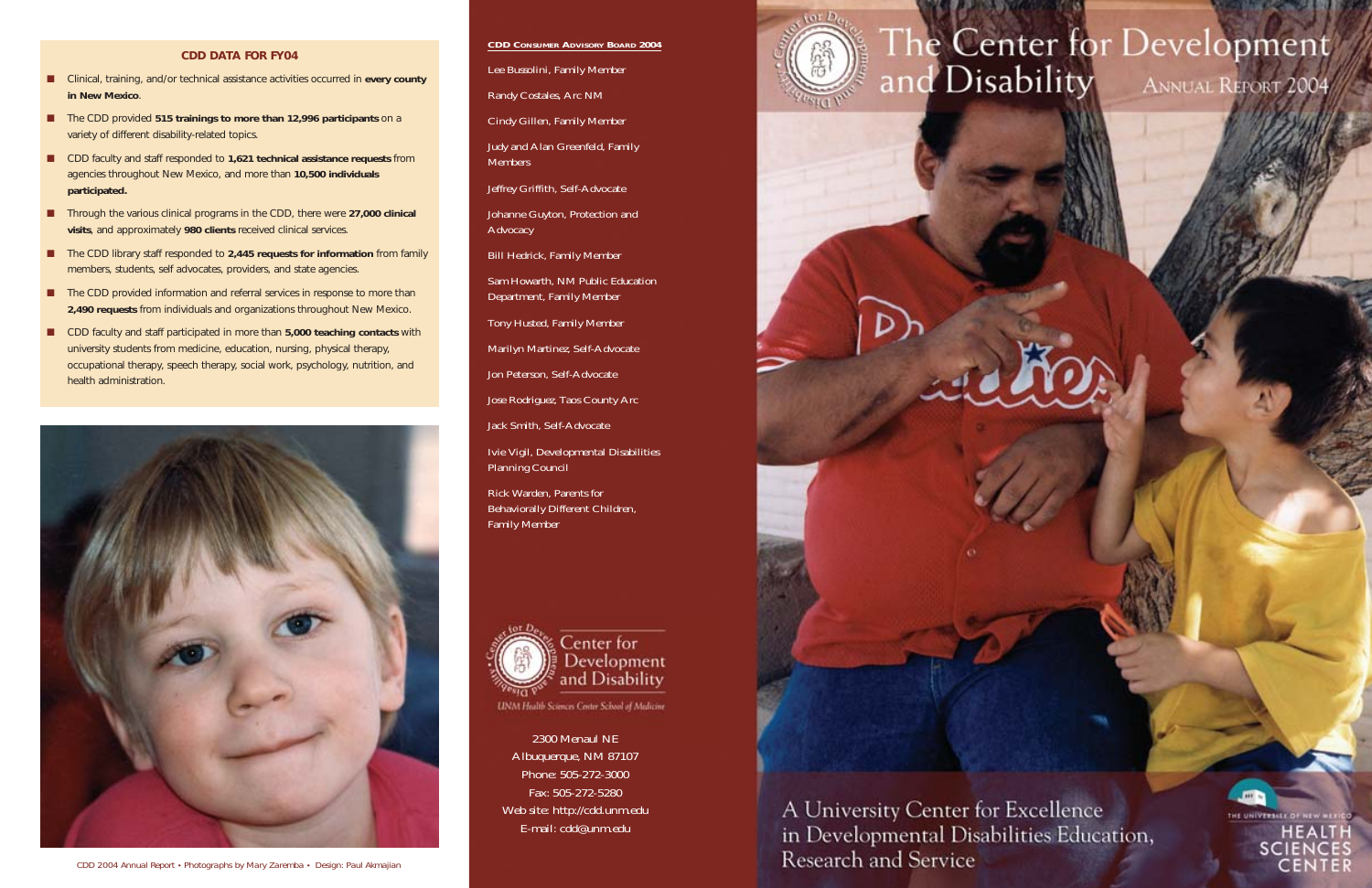#### **Innovative, Collaborative Interdisciplinary Education**

The **Albuquerque Public Schools Inclusion Institute** for preschool staff, including teachers, therapists, and other community members, developed strategies and approaches for inclusive educational practices.

Through a contract with the SouthWest Autism Network (SWAN), **Albuquerque Public Schools Training and** Consultation was conducted to address autism-specific training needs and student-specific consultation.

Closing the Gap, a project funded by the National Libraries of Medicine, is a collaborative project with the Continuum of Care that will provide site-specific training and technical assistance to enable clinical personnel at clinics across the state that serve individuals with developmental disabilities to access reliable information on the Internet to assist with patient care.

**Capacity Building for Early Intervention with New Mexico Health Care Providers** provided training and technical assistance to New Mexico health care providers and early intervention agencies to promote communication and mutual knowledge of the two systems.

**Disability Determination Services/LEND Collaborative** is a technical assistance grant to create programmatic relationship in order to improve the speed and accuracy of determining eligibility for children's Supplemental Security Income (SSI).

**Early Childhood Network** provides collaborative and responsive training, consultation, and technical assistance to groups and individuals working with infants and toddlers with developmental delays or risk conditions, and with their families statewide.

**Early Success Through Inclusion: A Video Project,** funded by the New Mexico State Department of Education, will feature successful inclusion education programs for young children with disabilities throughout the state.

The **Family and Community Education in ASD** is a statewide family support, technical assistance, and training program in the SouthWest Autism Network (SWAN) that employs trained regional parent coordinators to provide training and support in their communities.

The **Early Childhood Evaluation Program** offers training and technical assistance to community providers, local health care providers, students from multiple disciplines, and others serving young children with suspected disabilities or special health care needs. specific areas such as clinical skills, public policy, leadership skills, genetics, ethics, and family-centered care.

The Center for Development and Disability (CDD) is New Mexico's University Center for Excellence in Developmental<br>Disability Education, Research and Service (previously known as UAP). These centers, authorized by the Devel Disabilities Assistance and Bill of Rights Act, build the capacities of states and communities to respond to the needs of individuals with developmental disabilities and their families. The centers receive core funding from the Administration on Developmental Disabilities (ADD) and obtain funding for other programs and projects through state contracts, federal grants, and private agencies. Together, the 61 centers, located in every state and territory, function as a national network of programs.

- Interdisciplinary training
- Dissemination of information
- Provision of exemplary direct service and technical assistance
- Applied research

| $\equiv$<br>ii-  | Improving Communities of Practice is developing a compre-<br>hensive system of personnel development for eighty-three<br>Bureau of Indian Affairs schools across the Navajo Nation in<br>Arizona, Utah, and New Mexico.                                                                                            |
|------------------|--------------------------------------------------------------------------------------------------------------------------------------------------------------------------------------------------------------------------------------------------------------------------------------------------------------------|
| ıg               | Information Outreach, a collaborative project with Parents<br>Reaching Out and Parents of Behaviorally Different Children,<br>provides training and technical assistance to the Division of<br>Children Youth and Families staff. The NM Public Education<br>Department funds this project.                        |
| $\mathfrak{h}$ - | Leadership Education Excellence in Maternal and Child<br>Health Nutrition Program (NM LEEP) is a partnership<br>between the UNM Nutrition Program and the NM LEND<br>Program to train graduate students to become leaders in pedi-<br>atric nutrition.                                                             |
| эf<br>$S-$       | Making Forward Progress, a four-year on-site project, provides<br>training and technical assistance to BIA-funded schools in cor-<br>rective action on the Navajo Nation.                                                                                                                                          |
| SS.              | The Medically Fragile Case Management Program trains<br>undergraduate and graduate nurses in RN case management.                                                                                                                                                                                                   |
| e.<br>)S<br>į-   | Native American Early Childhood Projects include the Office<br>of Indian Education Programs' National Early Childhood<br>Conference and development and piloting of two professional<br>courses with college credit for Native American early child-<br>hood professionals in New Mexico and on the Navajo Nation. |
| ł<br>9           | NM LEND Program, a graduate and post-graduate leadership<br>training program in neurodevelopmental disabilities, covers<br>maaifia anaas suab os aliniaal skille, nublio naliou laadambin                                                                                                                          |



#### **CDD Programs and Projects**

The Center for Development and Disability consists of numerous programs funded by a variety of different state and federal agencies. All CDD programs are committed to the mission of the CDD and to providing services and supports to individuals with disabilities and their families throughout New Mexico. CDD programs support the mission of the University of New Mexico Health Sciences Center as follows:

## The Center for Development and Disability



The mission of the CDD is the full inclusion of people with disabilities and their families in their community by engaging individuals in making life choices, partnering with communities to build resources, and improving systems of care.

The CDD accomplishes this mission through innovative:

The following values direct the work of the CDD and its programs:

- Cultural and linguistic diversity
- Inclusion and accessibility for all individuals
- Partnerships and collaboration that encourage capacity building within communities
- Innovative, interdisciplinary, and research-based practice



**SOURCES OF FUNDING: FY 2004**

### OUR VISION

Guided by individuals with disabilities and their families who help design, provide, and evaluate our efforts, the Center for Development and Disability:

- Identifies, develops, and strengthens opportunities and choices for all persons with disabilities and their families throughout their lives so that they are included in all aspects of society;
- Participates in collaborations to enhance resources and maximize opportunities for all persons with disabilities, their families, and those who support them;
- • Responds to the most important interests and concerns of all persons with disabilities and their families through leadership in education, research and service; and
- Influences policies to reflect what is known about the variety of strengths and needs of all persons with disabilities and their families, while recognizing and integrating the diverse values of individuals, families, and communities.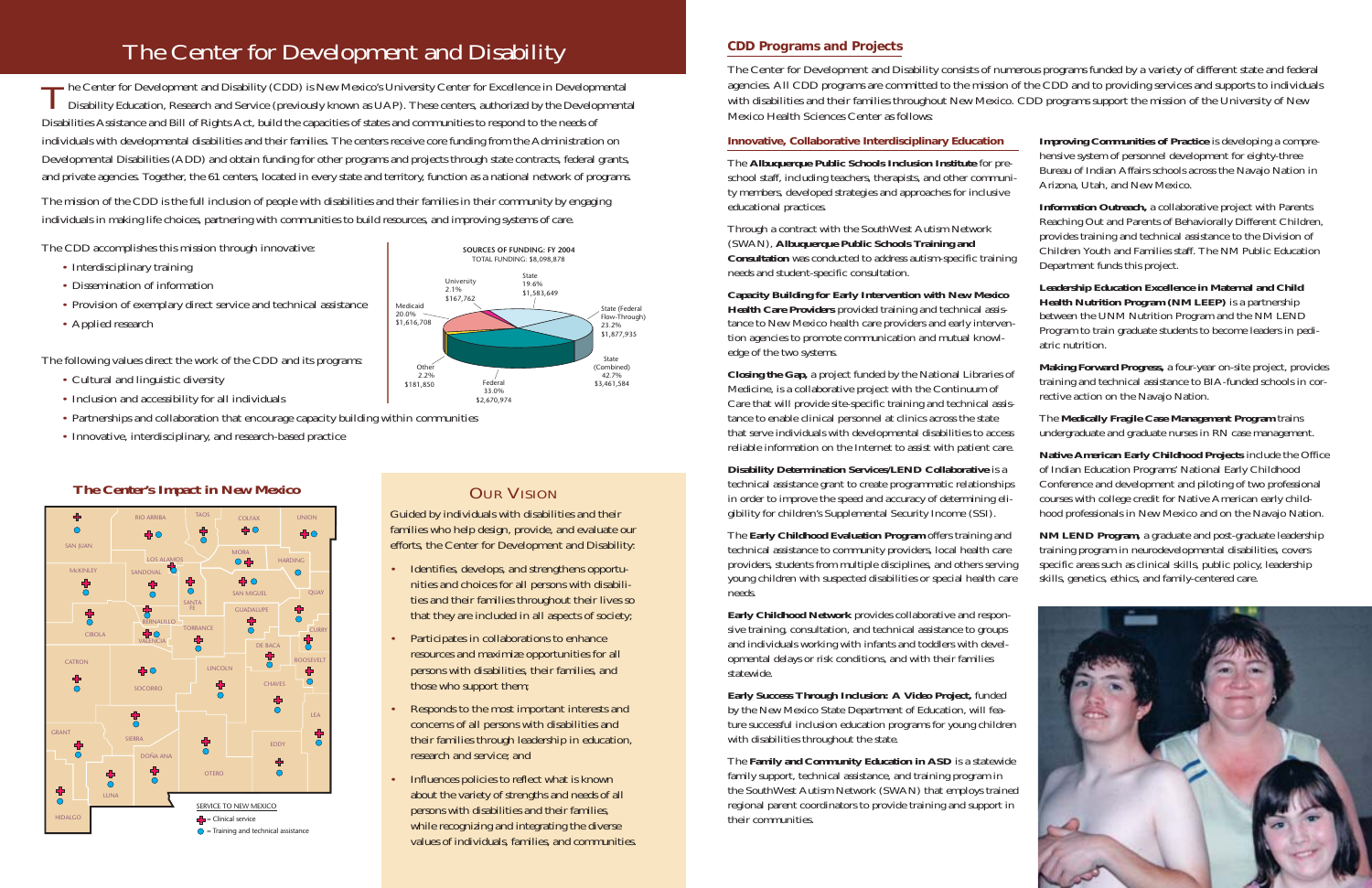interventions for people with disabilities; collect, analyze, and disseminate disability data; and provide capacity building effo within the Department of Health to promote the health of pe ple with disabilities.

**Long Term Services Division Database oversees the collection** and analysis of data around staff training and turnover of personnel in community agencies.

**Health Promotion for People Who Are Paralyzed** is a grant from the Christopher and Dana Reeve Foundation to test and evaluate a health intervention, The Take Charge Challenge,

with people who are paralyzed.

Quarterly meetings of the **MCHB Collaborative**, consisting of representatives from MCHB-funded programs in New Mexico, are held to discuss future directions.

**Quality Childcare Task Force** developed recommendations f inclusive childcare throughout New Mexico, supporting access to childcare for all families, including families of children with special needs.

**Parent Focus Group Report** targets parents' concerns regarding health care systems and the provision of services for children with autism in New Mexico.

**Preschool Practices and Professional Development Priorities in New Mexico's Preschool Programs** is a survey of teachers, paraprofessionals, evaluators, therapists, and administrators in New Mexico public preschool programsthat assesses professional development and preschool practices.

**Project Mealtime** investigates the feeding behavior of young children with Autism Spectrum Disorder.

#### **Interdisciplinary Healthcare and Client Services**

Through SWAN, the **Albuquerque Public Schools Friendship Group** is conducted for students with high functioning autism/Asperger's Disorder.

**Autism Diagnostic Clinic** sees children ages 3 through 21 to confirm or rule out the diagnosis of autism.

**Early Childhood Evaluation Program** provides statewide diagnostic development evaluation services for children birth to age three in their communities. The program offers ongoing training and technical assistance to providers and supports to families through on-site or distance communication, including UNM's telehealth facilities.

**Indian Children's Program** provides supplemental services to Native American children birth through 21 years old who have developmental disabilities and special needs.

**Medically Fragile Case Management Program** provides nurse case management services to medically fragile individuals and their families throughout New Mexico through nine community-based satellites.

| l<br>rts<br>$-0.6$ | Project SET provides consultative services for young children<br>with Autism Spectrum Disorder to assist early intervention pro-<br>grams and schools in developing effective intervention plans.                                                                                                                                                   |
|--------------------|-----------------------------------------------------------------------------------------------------------------------------------------------------------------------------------------------------------------------------------------------------------------------------------------------------------------------------------------------------|
| l                  | <b>Supports and Assessment for Feeding and Eating (SAFE)</b><br>Clinic is a lifespan feeding and aspiration prevention clinic for<br>individuals with developmental disabilities.                                                                                                                                                                   |
|                    | <b>Dissemination of Information</b>                                                                                                                                                                                                                                                                                                                 |
| on                 | Bilingual Services for the CDD Information Services supports<br>information and referral for Spanish-language calls and the pur-<br>chase of Spanish-language materials.                                                                                                                                                                            |
| Ιf<br>),           | The CDD Library and Information Network for the<br>Community (LINC) offers a Web-based catalogue of compre-<br>hensive resources, consisting of books, video cassettes, audio<br>cassettes, training manuals, and periodicals, that address the<br>information needs of individuals with disabilities, their families,<br>providers, and advocates. |
| 'S                 | CDD Web Site features CDD programs and projects, as well as<br>links to local, state, and national resources: http://cdd.unm.edu.                                                                                                                                                                                                                   |
| ,<br>n-            | Color My World, a newsletter produced jointly with the New<br>Mexico Autism Society and disseminated statewide, provides<br>information to families and professionals about autism.                                                                                                                                                                 |
| .<br>or            | Early Childhood UPDATES, a monthly newsletter produced<br>and disseminated by the Early Childhood Division and avail-<br>able online, focuses on services for children birth to age three<br>and their families.                                                                                                                                    |
| SS<br>h            | The Improving Communities of Practice Web site features a<br>Navajo language parents' rights video and a Navajo language<br>glossary of early childhood terminology developed through<br>Project Na'nitin.                                                                                                                                          |
|                    |                                                                                                                                                                                                                                                                                                                                                     |





#### **Interdisciplinary Education (continued)**

**OIEP Summer Institute for Special Education** supported acquisition of skills among Native American educators across the country working with children who have low-incidence disabilities and with students preparing to transition from the school setting to adulthood.

The **Preschool Network** provides training, technical assistance, and evaluation support to those working with young children ages three to five years with developmental delays or special education needs in New Mexico.

**Project Pueblo Connections** is a one-year collaborative planning project between the CDD and Five Sandoval Indian Pueblos, Inc. that will generate a plan to implement a Family Support Center in each of the five Pueblos; the centers will provide a comprehensive array of culturally appropriate services and supports for families who have a child with a disability.

**Project SET** offers training and technical assistance to community teams, including parents, who work with young children with Autism Spectrum Disorder; this project is part of the SouthWest Autism Network (SWAN).

An annual **Public Policy Institute** provides training for graduate students, family members, and pediatric residents on the legislative process and ways to positively impact public policy.

**Self-Directed Family Support Project** partners with families and individuals with disabilities statewide to develop their Individual Service Plan for the Self-Directed Support Program of the Long Term Services Division, Department of Health, based on their choices and preferences.

**Supporting Diverse Customers to Employment Success**, <sup>a</sup> project funded by the U.S. Department of Labor to build One Stop disability expertise and capacity through the development of a Navigator System and mentoring process, aims to increase employment outcomes for people with disabilities and develop and implement of an ongoing external quality assurance process.

#### **Distance Learning and Web-based Courses**

**Assessment and Interventions: Case Studies in Deafblindness**, an online Web course, was developed to encourage participants to discuss assessment and intervention strategies through problem-based learning and case analysis on a variety of children and youth who are deafblind.

**Early and Emergent Literacy**,an online Web course developed by the Preschool Network, covers research-based principles and practices for providing children birth to age five a strong foundation in early literacy in a developmentally appropriate framework.

**Functional Behavior and Positive Supports**, an online Web course, offers training in functional behavioral analysis (assessment) and positive behavior supports for children in public schools.

**On-Line Self-Study Computer Training Tutorials for People with Disabilities** teaches computer basics and keyboarding skills, e.g. Windows, Word, searching the Internet, and e-mail.

**Overview of Deafblindness with an Emphasis in Communication,** an online Web course sponsored by the CDD and the New Mexico State University, is designed for families, individuals, or educational teams working with an individual who is deafblind.

**Rural and Early Access for Children's Health (REACH)**, <sup>a</sup> three-year telehealth project, provides direct specialty care to young children with disabilities and their families; this project also offers training, technical assistance, and resources to families and programs statewide.

**Self Study Course in Autism** is a Web-based course designed for personnel serving adults with autism.

**SELF (Support for Early Learning Foundations) Outreach Project** provides training on exemplary practice for infants and toddlers and addressing the complex nature of self-regulation; the course is available online and as a correspondence course.

#### **Applied Research and Policy Analysis**

**Direct Support Retention Project** is investigating the impact on staff retention of providing a health insurance savings plan for the direct support workforce in developmental disabilities.

**Emergency Preparedness** was funded by the Department of Health to assist in emergency preparedness planning for individuals with disabilities.

**Health Care Systems and Persons with Autism Spectrum Disorders (ASD) in New Mexico** developed state action plan to meet the intensive service needs of children with ASD and their families.

**Health Promotion and Disease Prevention for People with Disabilities,** in collaboration with the Office of Disability and Health, will implement and compare two health promotion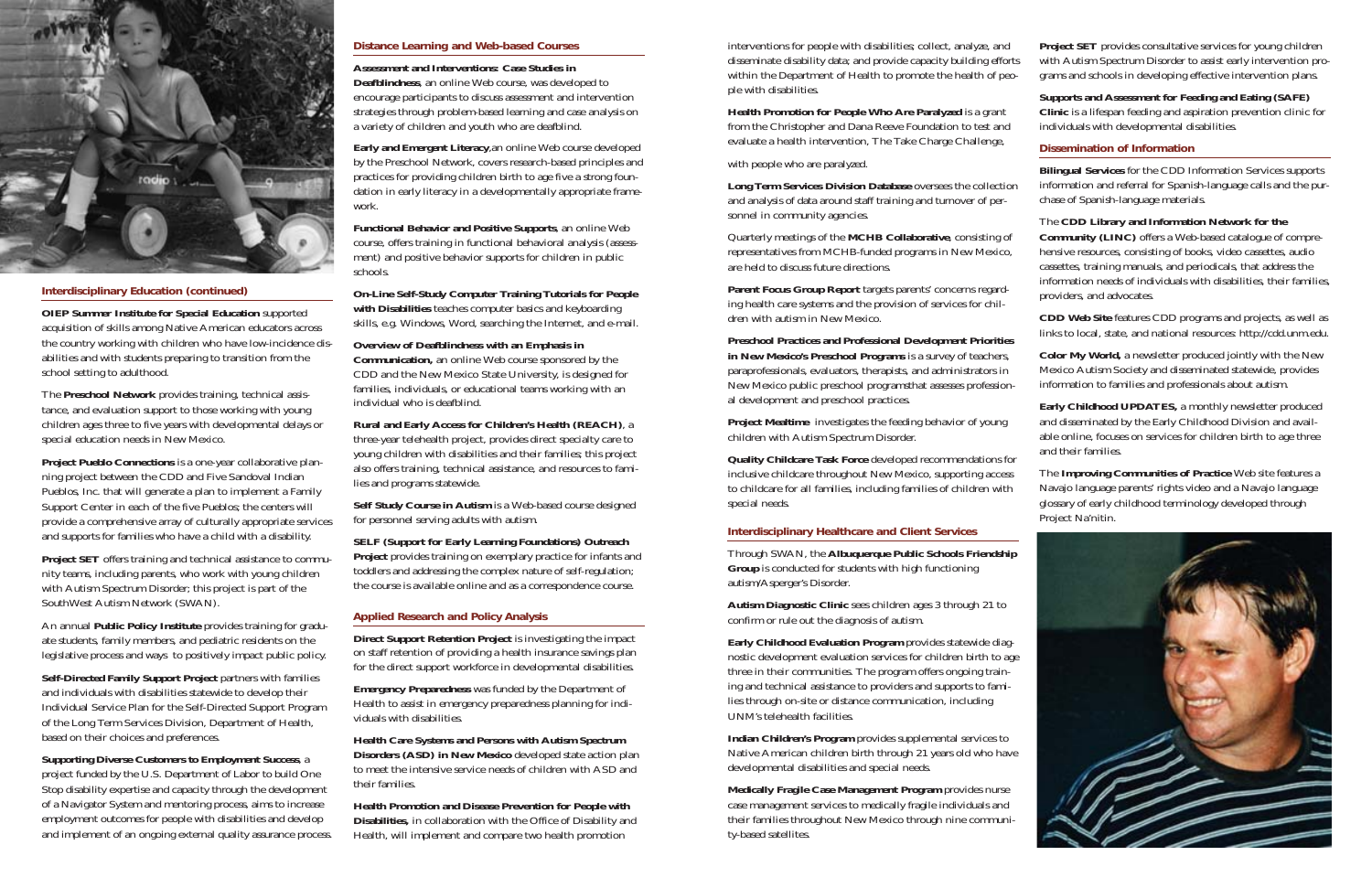McNulty, T.M., **Crowe, T.K.**, VanLeit, B. (2004). Promoting professional reflection through problem-based learning evaluation activities. *Occupational Therapy in Healthcare*. *Special*

*Topic: Best Practices in Occupational Therapy Education* 8, 71–82.

**Osbourn, P. & Scott, J.F.** (2004). *Recommended practices in the intervention of young children with autism spectrum disorder for the State of New Mexico.* Center for Development and Disability, Albuquerque, NM.

**Peebles, P.** (2003) *Health care systems & persons with autism in New Mexico, Parent Focus Groups Report*, Center for Development and Disability, Albuquerque, NM.

**Peebles, P. & Scott, A**. (2004). *Health care systems & persons with autism in New Mexico, Health Care Providers Survey Report,* Center for Development and Disability, Albuquerque, NM.

**Provost, B., Heimerl, S., McClain, C., Kim, N. H., Lopez, B., Kodituwakku, P.** (2004). Concurrent validity of the Bayley Scales of Infant Development II Motor Scale and the Peabody Developmental Motor Scales-2 in children with developmental delays. *Pediatric Physical Therapy*, 16(3),149-156.

**Richardson, C., Kim, N.H.**, & Garcia, Y. (2004). *Your family's resource guide to SSI in New Mexico,* Center for Development and Disability, Albuquerque, NM.

**Stevens, J. & Ibanez, B.** (2004). *A process for training to success,* Center for Development and Disability, Albuquerque, NM.

**Stevens, J. & Ibanez, B.** (2004). *Beyond tokenism: Partnering with people with diverse abilities on consumer advisory boards, Best Practice Guide,* Center for Development and Disability, Albuquerque, NM.

#### **National and International Presentations**

Adnams, C.M., Lavies, D., **Kodituwakku, P.W.**, Kitching, A., Viljoen, D., & May, P.A. (2003, July). *Cognitive and behavioral function in consecutive cohorts of children with fetal alcohol syndrome in a high-risk region in South Africa.* Poster, Research Society on Alcoholism, Vancouver, Canada.

**Baker-McCue, T.** (2003, November). *Family support and systems change,* Association of University Centers on Disabilities Annual Meeting, Bethesda, MD.

**Baker-McCue, T.** (2004, June). *Family support principles and practices,* Georgia Family Support Institute, Atlanta, GA.

**Baker-McCue, T.** (2003, July). *Family Symbols Family Panel,* Natural Allies Conference, Chapel Hill, NC.

**Stevens, J. & Ibanez, B.** (2003). *Supporting co-workers with diverse abilities to employment success: Best Practice Guide,* Center for Development and Disability, Albuquerque, NM. **Cahill, A.** (2003, November). *Evaluating health promotion interventions for people with disabilities: From process to outcome,* American Public Health Association, San Francisco, CA.

**Baker-McCue, T.** (2003, July). *Increasing involvement of families and individuals with disabilities,* Natural Allies Conference, Chapel Hill, NC.

**Baker-McCue, T.** (2003, July). *Laboratories to living rooms; Strategies for effective family practica experiences,* Natural Allies Conference, Chapel Hill, NC.

**Baker-McCue, T.** (2004, April). *Project pueblo connection; Supporting families in pueblo communities,* "Family Support 360" ADD State Grantee Meeting, Washington, DC.

**Cahill, A.** (2003, August). *Building partnerships to advance a public health plan for paralysis and mobility limitations,* National Paralysis Task Force, Washington, DC.

**Cahill, A.** (2003, August). *Emergency preparedness and people with disabilities: A community-based approach,* Annual Meeting of CDC State Grantees, Atlanta, GA.

**Cahill, A.** (2003, August). *Health promotion curricula for people with disabilities: What works, what doesn't and why?* CDC Health Promotion State Grantees Meeting, Atlanta, GA.

**Cahill, A.** (2003, November). *Including the needs and priorities of people with disabilities in emergency preparedness and response in New Mexico,* Association of University Centers on Disabilities Annual Meeting, Bethesda, MD.

**Cahill, A.** (2003, August). *Including the needs and priorities of people with disabilities in state-level emergency planning,* Annual Meeting of CDC State Grantees, Atlanta, GA.

Coriale, G., D'Arista, F., Deiana, L., Fiorentino, D., **Kodituwakku, P.W.**, Scamporrino, M.C., & Ceccanti, M. (2003, June). *Dissemination: Children with fetal alcohol syndrome are impaired at place learning but not cued-navigation in virtual Morris water task.* Poster, Research Society on Alcoholism, Vancouver, Canada.



#### **Dissemination of Information (continued)**

**Information Center for NM with Disabilities and Babynet** is an information and referral center.

**Internet Access to Digital Libraries,** a connectivity grant, provides computers for satellite CDD personnel and training to health professionals on accessing health information through the NLM databases.

**Navajo Network News** is a bi-monthly newsletter disseminated to Navajo educators and others working with students in Bureau of Indian Affairs-funded schools on the Navajo Nation in Arizona, New Mexico, and Utah.

**NETWORK NEWS,** a bi-monthly newsletter produced and disseminated by the Preschool Network and available online, provides information to those serving children with special needs in New Mexico preschool settings.

The annual **Regional Southwest Conference on Disability** focuses on creating common ground between people with disabilities and researchers.

**Satellite Resource Collections for Early Childhood** are being established at five sites across the state through the Preschool Network for wider access to early childhood professional journals, videos, books, and other resources.

**Touch Points,** a newsletter for families and providers for children who have dual sensory impairments, is produced and disseminated by the Project for New Mexico Children and Youth who are Deaf/Blind.

#### **Publications and Resources developed by CDD staff and faculty**

**Baker-McCue, T.** and the Albuquerque Self-Directed Family Support Council (2004). *Psst.... did you know? A resource guide for parents by parents*, Center for Development and Disability, Albuquerque, NM.

**Cahill, A.** (2003). *Evaluating health promotion strategies for people with disabilities,* Center for Development and Disability, Albuquerque, NM.

**Cahill, A.** (2004). *Building partnerships to advance a public health plan for paralysis and mobility limitations,* Center for Development and Disability, Albuquerque, NM.

**Cahill, A.** & **Davis, M.** (2003). *Including the needs and priorities of people with disabilities in emergency preparedness and response in New Mexico,* Center for Development and Disability, Albuquerque, NM.

**Cahill, A. & Davis, M.** (2003). *Tip sheets on people with disabilities for first responders,* Center for Development and Disability, Albuquerque, NM.

**Cahill, A.** & Gray, S. (2004). *Health inequality in New Mexico: The case of disability,* Center for Development and Disability, Albuquerque, NM.

**Crowe, T.K.**, Picchaiarini, M.R., & Proffenroth, T. (2004). Community participation: Challenges for people with disabilities living in Oaxaca, Mexico and New Mexico, United States. *OTJR: Occupation, Participation and Health*, 24,72-80.

**Crowe, T.K.**, VanLeit, B. & Berghmans, K.K. (2003). Mothers' perceptions of child care assistance: The impact of a child's disability. In C.B. Royeen (Ed.)**,** *A Compendium of Leading Scholarship: Pediatric Issues in Occupational Therapy*, Bethesda, MD: AOTA Press.

**Crowe, T.K.** (2003). Outcomes of an occupational therapy program for mothers of children with disabilities: Impact on satisfaction with time use and occupational performance. In C.B. Royeen (Ed.)*, A Compendium of Leading Scholarship: Pediatric Issues in Occupational Therapy*. Bethesda, MD: AOTA Press.

Derer, K., Hill, J., & **Pedersen, M.** (2003). *Technical assistance document for early childhood assessment report writing,* Preschool Network, Albuquerque, NM.

Hamilton, D.A., **Kodituwakku, P.**, Sutherland, R.J., & Savage, D. (2003). Children with fetal alcohol sydrome are impaired at place learning but not cued-navigation in virtual Morris water task. *Behavioral Brain Research*, 143, 85-94.

Horowitz, J., Vessey, J., Carlson, K., & **Bradley, J.** (2003). Conducting school-based focus groups: Lessons learned from the CATS project. *Public Health Nursing* 10,(2), 78-88.

**Liddell, J.**, **McClain, C.**, Putnam, P., & Jackson, J. (2004). *Transition for youth with disabilities ages 14 - 22: Supporting a seamless transition from secondary educational programs to a success adult life for youth in New Mexico*, policy brief. The New Mexico Developmental Disabilities Network.

McGuire, B., **Crowe, T.K.**, Law, M., & VanLeit, B. (2004). Mothers of children with disabilities: Occupational concerns and solutions. *OTJR: Occupation, Participation and Health*, 24, 54–63.

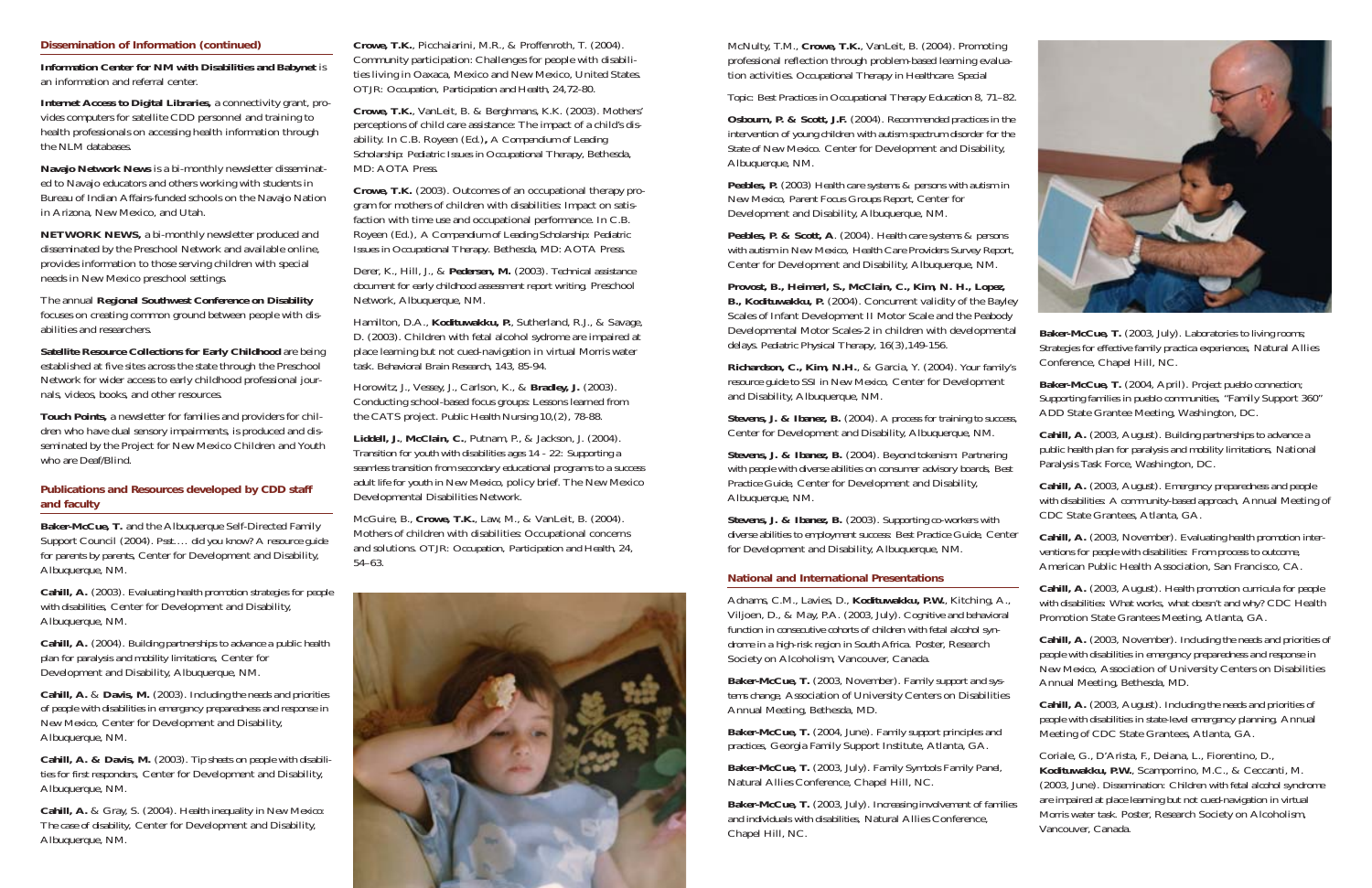#### **National and International Presentations (continued)**

Hamilton, D.A., **Kodituwakku, P.W.**, & Sutherland, R.J. (2003). *A combined MEG and fMRI neuroimaging study in shildren with fetal alcohol syndrome,* Poster, Research Society on Alcoholism, Vancouver, Canada.

**Kodituwakku, P. W.**, Cassell, C., **McClain, C.**, & **Osbourn, P.** (2004, July). *A comparison of executive dysfunction in children with autism and fetal alcohol spectrum disorders,* Poster, Research Society on Alcoholism, Vancouver, Canada.

**Kodituwakku, P.W.** (2003, September). *Is there a unique behavioral profile in children with fetal alcohol spectrum disorders?* Fetal Alcohol Syndrome Symposium, Great Falls, MN.

**Kodituwakku, P.W.** (2003, July). *Effects of age, education, and IQ on the performance of chronic alcoholics on the complex figure,* Poster, Research Society on Alcoholism, Vancouver, Canada.

**Kodituwakku, P.W.,** Serna, P., Wagner, N., & Farme. (2003, October). *Developmental trends in cognitive planning ability,* Poster, Cognitive Developmental Society, Park City, UT.

**Kodituwakku, P.W.** (2003, August). *Developmental progression in planning ability in children Ages 3 through 7,* Eleventh Annual California McNair Scholars' Symposium, Berkeley, CA.

**Liddell, J.** (2003, November). *One person's delight in the difference New Mexico's adaptation of the take charge challenge made in her life,* American Public Health Association International Conference, San Francisco, CA.

**Liddell, J.** (2003, August). *Creating real partnerships with people with cognitive disabilities,* Annual Meeting of CDC State Grantees, Baltimore, MD.

**McClain, C.** (2003, September). *Working with our partners,* Panel presentation at AUCD Directors Meeting, Washington, DC.

**McClain, C.**, Fifield, M., & Carol, R. 2003, November). *Celebrating collaboration and diversity: The Indian children's program, a collaboration of 3 UCEDDs,* Association of University Centers on Disabilities Annual Meeting, Bethesda, MD.

**McClain, C.** & **Kodituwakku, P.W.** (2004, June). *Indian children's program: Cross cultural lessons learned about FASD,* IHS/SAMHSA and the National Behavioral Health Conference, San Diego, CA.

**McClain, C.** & Lenz, D. (2003, November). *Improving communities of practice: Innovation in training and technical assistance with BIA funded schools on the Navajo Nation*, Association of University Centers on Disabilities Annual Meeting, Bethesda, MD.

**McLaughlin, M.** (2004, April). *Dealing with emerging sexuality in our children with special needs,* National Conference on Community and School Awareness for the Deaf, Hard of Hearing, and Deafblind, Albuquerque, NM.

**McNabb, J.** & **Bertrand, S.** (2003, October). *New Mexico's efforts on systematically facilitating smooth and effective transitions through teaming and collaboration,* Poster, DEC International Conference on Young Children with Special Needs and Their Families, Washington, DC.

**Osbourn, P.** (2004, March). *Positive behavior supports for individuals with autism spectrum disorder,* SouthWest Speech-Language Conference, Albuquerque, NM.

**Pedersen, M.** (2003, September). *Addressing personnel development needs in compliance with IDEA,* BIA National Special Education Conference, "Creating a Comprehensive System of Personnel Development (CSPD)", Albuquerque, NM.

**Rasch, N.** (2004, January). *Integrated treatment approaches using sensory integrative techniques,* Kasturba Medical College, Mangalore, India.

**Rasch, N.** (2004, January). I*ntegrated treatment of the multiplehandicapped child using neurodevelopmental and myofacial techniques,* University Medical College, Mangalore, India.

**Richardson, C.** (2003, September). *Moving toward organizational cultural competency,* Leadership Education in Adolescent Health (LEAH) Conference, Houston, TX.

**Sanchez-Wilkinson, E.** & **Baker-McCue, T.** (2003, September). *Advancing family centered care in a health sciences center through a families as partners council,* Poster, First Annual International Conference on Family Centered Care, Boston, MA.

**Sanchez-Wilkinson, E.** (2003, October). *National families association for the deaf-blind,* National Deaf-Blind Project Directors Meeting, Washington, DC.

**Skaar, S.** (2004, May). *Bridging the resources and community together: Riding the waves into the future,* 2004 Conference - Alliance of Information and Referral Systems, Norfolk, VA.

**Stevens, J.** & **Petersen, J.** (2003, July). *Creating quality through partnerships with self-advocates,* Reinventing Quality Conference, NASDDS, MN.

**Thompson, D.** & **Pedersen, M.** (2003, November). *Comprehensive system of personnel development,* 2003 Office of Indian Education Programs Conference, Denver, CO.